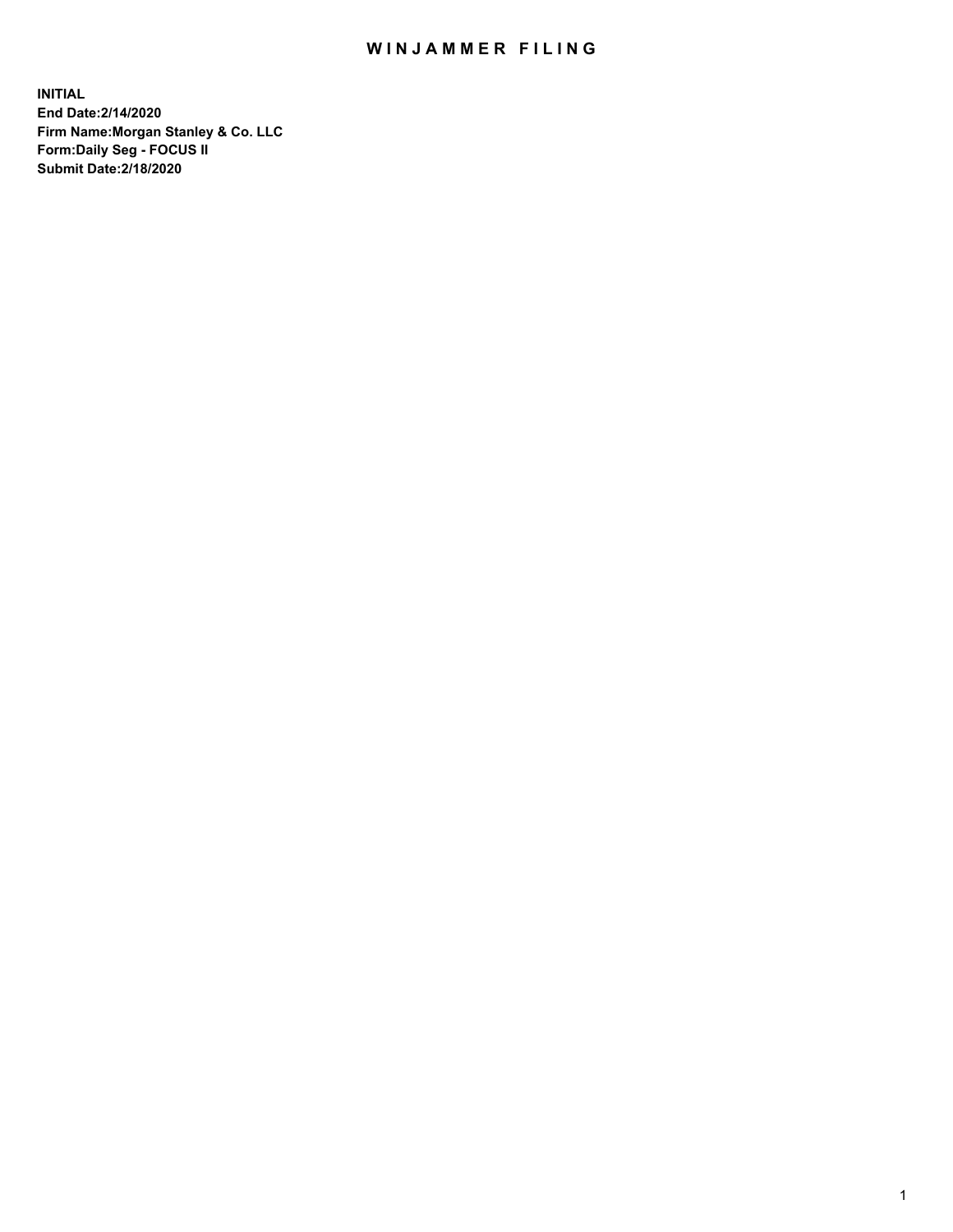**INITIAL End Date:2/14/2020 Firm Name:Morgan Stanley & Co. LLC Form:Daily Seg - FOCUS II Submit Date:2/18/2020 Daily Segregation - Cover Page**

| Name of Company                                                                                                                                                                                                                                                                                                                | Morgan Stanley & Co. LLC                                    |  |
|--------------------------------------------------------------------------------------------------------------------------------------------------------------------------------------------------------------------------------------------------------------------------------------------------------------------------------|-------------------------------------------------------------|--|
| <b>Contact Name</b>                                                                                                                                                                                                                                                                                                            | <b>Ikram Shah</b>                                           |  |
| <b>Contact Phone Number</b>                                                                                                                                                                                                                                                                                                    | 212-276-0963                                                |  |
| <b>Contact Email Address</b>                                                                                                                                                                                                                                                                                                   | lkram.shah@morganstanley.com                                |  |
| FCM's Customer Segregated Funds Residual Interest Target (choose one):<br>a. Minimum dollar amount: ; or<br>b. Minimum percentage of customer segregated funds required:% ; or<br>c. Dollar amount range between: and; or<br>d. Percentage range of customer segregated funds required between:% and%.                         | 235,000,000<br><u>0</u><br>00<br>0 <sub>0</sub>             |  |
| FCM's Customer Secured Amount Funds Residual Interest Target (choose one):<br>a. Minimum dollar amount: ; or<br>b. Minimum percentage of customer secured funds required:%; or<br>c. Dollar amount range between: and; or<br>d. Percentage range of customer secured funds required between: % and %.                          | 140,000,000<br><u>0</u><br>0 <sub>0</sub><br>0 <sub>0</sub> |  |
| FCM's Cleared Swaps Customer Collateral Residual Interest Target (choose one):<br>a. Minimum dollar amount: ; or<br>b. Minimum percentage of cleared swaps customer collateral required:% ; or<br>c. Dollar amount range between: and; or<br>d. Percentage range of cleared swaps customer collateral required between:% and%. | 92,000,000<br><u>0</u><br><u>00</u><br>00                   |  |

Attach supporting documents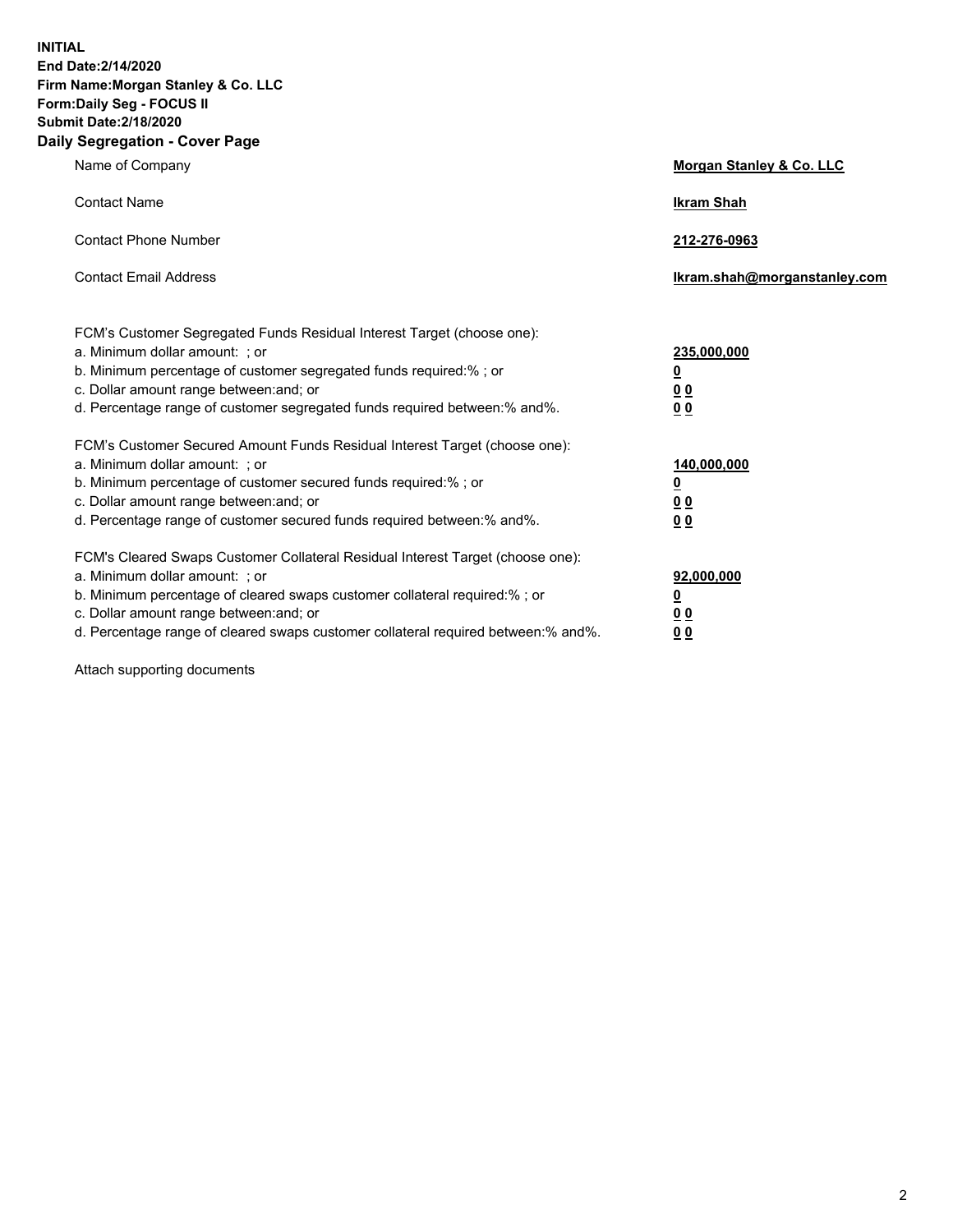## **INITIAL End Date:2/14/2020 Firm Name:Morgan Stanley & Co. LLC Form:Daily Seg - FOCUS II Submit Date:2/18/2020**

## **Daily Segregation - Secured Amounts**

|    | Foreign Futures and Foreign Options Secured Amounts                                                        |                              |
|----|------------------------------------------------------------------------------------------------------------|------------------------------|
|    | Amount required to be set aside pursuant to law, rule or regulation of a foreign                           | $0$ [7305]                   |
| 1. | government or a rule of a self-regulatory organization authorized thereunder                               |                              |
|    | Net ledger balance - Foreign Futures and Foreign Option Trading - All Customers<br>A. Cash                 | 3,242,708,567 [73            |
|    | B. Securities (at market)                                                                                  | 2,216,500,108 [73            |
| 2. | Net unrealized profit (loss) in open futures contracts traded on a foreign board of trade                  | 62,201,916 [7325]            |
| 3. | Exchange traded options                                                                                    |                              |
|    | a. Market value of open option contracts purchased on a foreign board of trade                             | 5,705,745 [7335]             |
|    | b. Market value of open contracts granted (sold) on a foreign board of trade                               | -7,242,614 [7337]            |
| 4. | Net equity (deficit) (add lines 1.2. and 3.)                                                               | 5,519,873,722 [73            |
| 5. | Account liquidating to a deficit and account with a debit balances - gross amount                          | 99,090,743 [7351]            |
|    | Less: amount offset by customer owned securities                                                           | -98,320,458 [7352            |
| 6. | Amount required to be set aside as the secured amount - Net Liquidating Equity                             | 5,520,644,007 [73            |
|    | Method (add lines 4 and 5)                                                                                 |                              |
| 7. | Greater of amount required to be set aside pursuant to foreign jurisdiction (above) or line                | 5,520,644,007 [73            |
|    | 6.                                                                                                         |                              |
|    | FUNDS DEPOSITED IN SEPARATE REGULATION 30.7 ACCOUNTS                                                       |                              |
| 1. | Cash in banks                                                                                              |                              |
|    | A. Banks located in the United States                                                                      | 400,821,502 [7500            |
|    | B. Other banks qualified under Regulation 30.7                                                             | 628,433,014 [7520            |
|    |                                                                                                            | [7530]                       |
| 2. | Securities                                                                                                 |                              |
|    | A. In safekeeping with banks located in the United States                                                  | 391,571,505 [7540            |
| 3. | B. In safekeeping with other banks qualified under Regulation 30.7                                         | 0 [7560] 391,571,            |
|    | Equities with registered futures commission merchants<br>A. Cash                                           | 13,954,828 [7580]            |
|    | <b>B.</b> Securities                                                                                       | $0$ [7590]                   |
|    | C. Unrealized gain (loss) on open futures contracts                                                        | 1,223,329 [7600]             |
|    | D. Value of long option contracts                                                                          | $0$ [7610]                   |
|    | E. Value of short option contracts                                                                         | 0 <sup>[7615]</sup> 15,178,1 |
| 4. | Amounts held by clearing organizations of foreign boards of trade                                          |                              |
|    | A. Cash                                                                                                    | $0$ [7640]                   |
|    | <b>B.</b> Securities                                                                                       | $0$ [7650]                   |
|    | C. Amount due to (from) clearing organization - daily variation                                            | $0$ [7660]                   |
|    | D. Value of long option contracts                                                                          | $0$ [7670]                   |
|    | E. Value of short option contracts                                                                         | 0 [7675] 0 [7680]            |
| 5. | Amounts held by members of foreign boards of trade                                                         |                              |
|    | A. Cash                                                                                                    | 2,391,492,275 [77            |
|    | <b>B.</b> Securities                                                                                       | 1,824,928,603 [77            |
|    | C. Unrealized gain (loss) on open futures contracts                                                        | 60,978,587 [7720]            |
|    | D. Value of long option contracts                                                                          | 5,705,745 [7730]             |
|    | E. Value of short option contracts                                                                         | -7,242,614 [7735]            |
|    |                                                                                                            | [7740]                       |
| 6. | Amounts with other depositories designated by a foreign board of trade                                     | $0$ [7760]                   |
| 7. | Segregated funds on hand                                                                                   | $0$ [7765]                   |
| 8. | Total funds in separate section 30.7 accounts                                                              | 5,711,866,774 [77            |
| 9. | Excess (deficiency) Set Aside for Secured Amount (subtract line 7 Secured Statement<br>Page 1 from Line 8) | 191,222,767 [7380            |

- 10. Management Target Amount for Excess funds in separate section 30.7 accounts **140,000,000** [7780]
- 11. Excess (deficiency) funds in separate 30.7 accounts over (under) Management Target **51,222,767** [7785]

 A. Cash **3,242,708,567** [7315]  $500, 108$  [7317]

**0. 614** [7337]  $, 873, 722$  [7345] **0. 743** [7351] 20,458 [7352] **770,285** [7354] **5,520,644,007** [7355]

## **5,520,644,007** [7360]

**21,502** [7500] B. Other banks qualified under Regulation 30.7 **628,433,014** [7520] **1,029,254,516** [7530]

A. 1. 505 [7540]  $[30]$  391,571,505 [7570]

 A. Cash **13,954,828** [7580] E. 15,178,157 [7620]

 A. Cash **2,391,492,275** [7700] **928,603** [7710] **8,587** [7720] E. Value of short option contracts **-7,242,614** [7735] **4,275,862,596** [7740] **866,774** [7770] **191,222,767** [7380]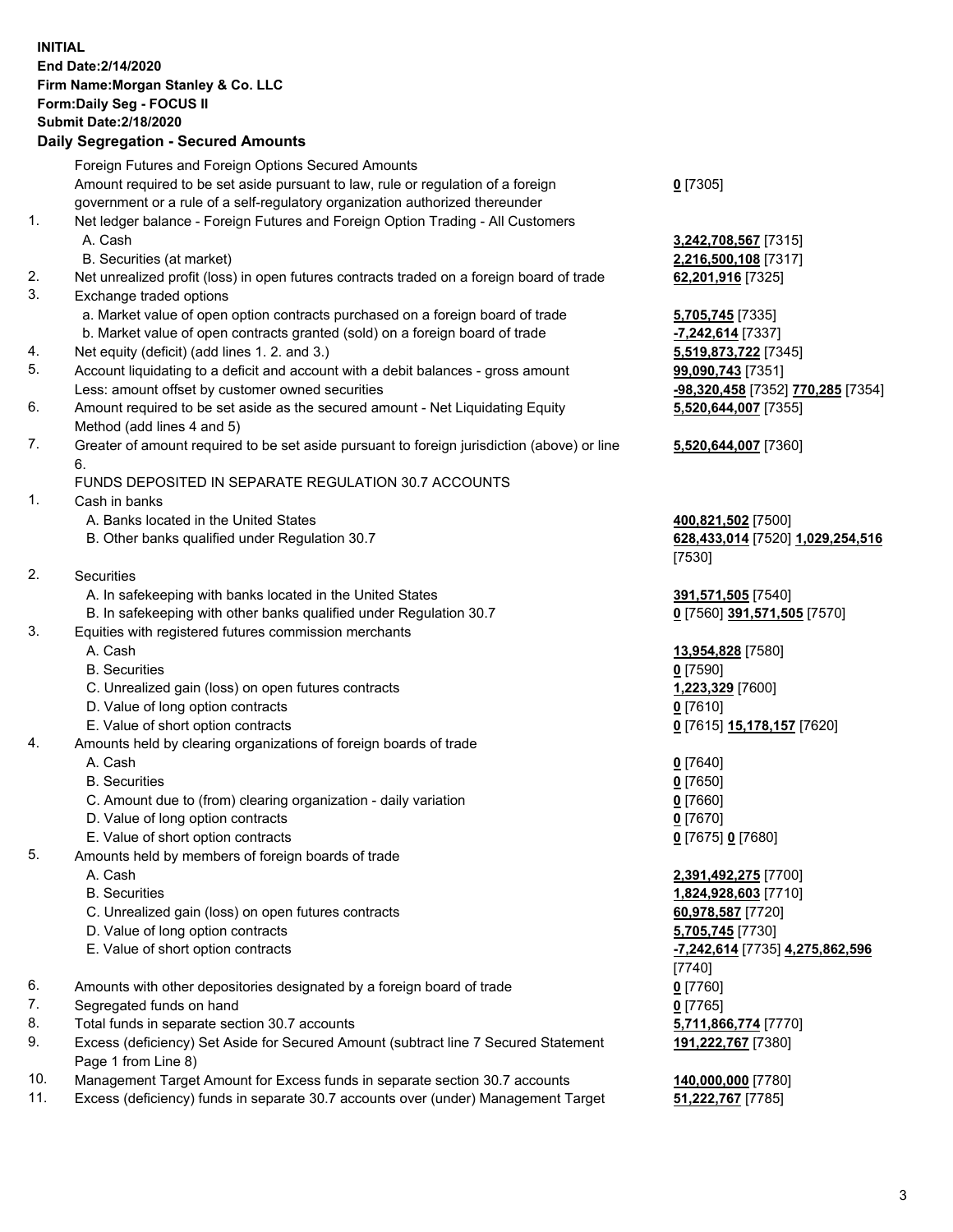**INITIAL End Date:2/14/2020 Firm Name:Morgan Stanley & Co. LLC Form:Daily Seg - FOCUS II Submit Date:2/18/2020 Daily Segregation - Segregation Statement** SEGREGATION REQUIREMENTS(Section 4d(2) of the CEAct) 1. Net ledger balance A. Cash **8,352,202,956** [7010] B. Securities (at market) **5,786,072,932** [7020] 2. Net unrealized profit (loss) in open futures contracts traded on a contract market **3,004,960,889** [7030] 3. Exchange traded options A. Add market value of open option contracts purchased on a contract market **499,373,204** [7032] B. Deduct market value of open option contracts granted (sold) on a contract market **-373,224,940** [7033] 4. Net equity (deficit) (add lines 1, 2 and 3) **17,269,385,041** [7040] 5. Accounts liquidating to a deficit and accounts with debit balances - gross amount **94,793,603** [7045] Less: amount offset by customer securities **-89,358,758** [7047] **5,434,845** [7050] 6. Amount required to be segregated (add lines 4 and 5) **17,274,819,886** [7060] FUNDS IN SEGREGATED ACCOUNTS 7. Deposited in segregated funds bank accounts A. Cash **3,715,231,673** [7070] B. Securities representing investments of customers' funds (at market) **0** [7080] C. Securities held for particular customers or option customers in lieu of cash (at market) **884,344,599** [7090] 8. Margins on deposit with derivatives clearing organizations of contract markets A. Cash **7,862,402,377** [7100] B. Securities representing investments of customers' funds (at market) **0** [7110] C. Securities held for particular customers or option customers in lieu of cash (at market) **4,901,728,333** [7120] 9. Net settlement from (to) derivatives clearing organizations of contract markets **64,995,654** [7130] 10. Exchange traded options A. Value of open long option contracts **499,373,204** [7132] B. Value of open short option contracts **and the set of open short option contracts -373,224,940** [7133] 11. Net equities with other FCMs A. Net liquidating equity **6,497,445** [7140] B. Securities representing investments of customers' funds (at market) **0** [7160] C. Securities held for particular customers or option customers in lieu of cash (at market) **0** [7170] 12. Segregated funds on hand **0** [7150] 13. Total amount in segregation (add lines 7 through 12) **17,561,348,345** [7180] 14. Excess (deficiency) funds in segregation (subtract line 6 from line 13) **286,528,459** [7190] 15. Management Target Amount for Excess funds in segregation **235,000,000** [7194]

16. Excess (deficiency) funds in segregation over (under) Management Target Amount Excess

**51,528,459** [7198]